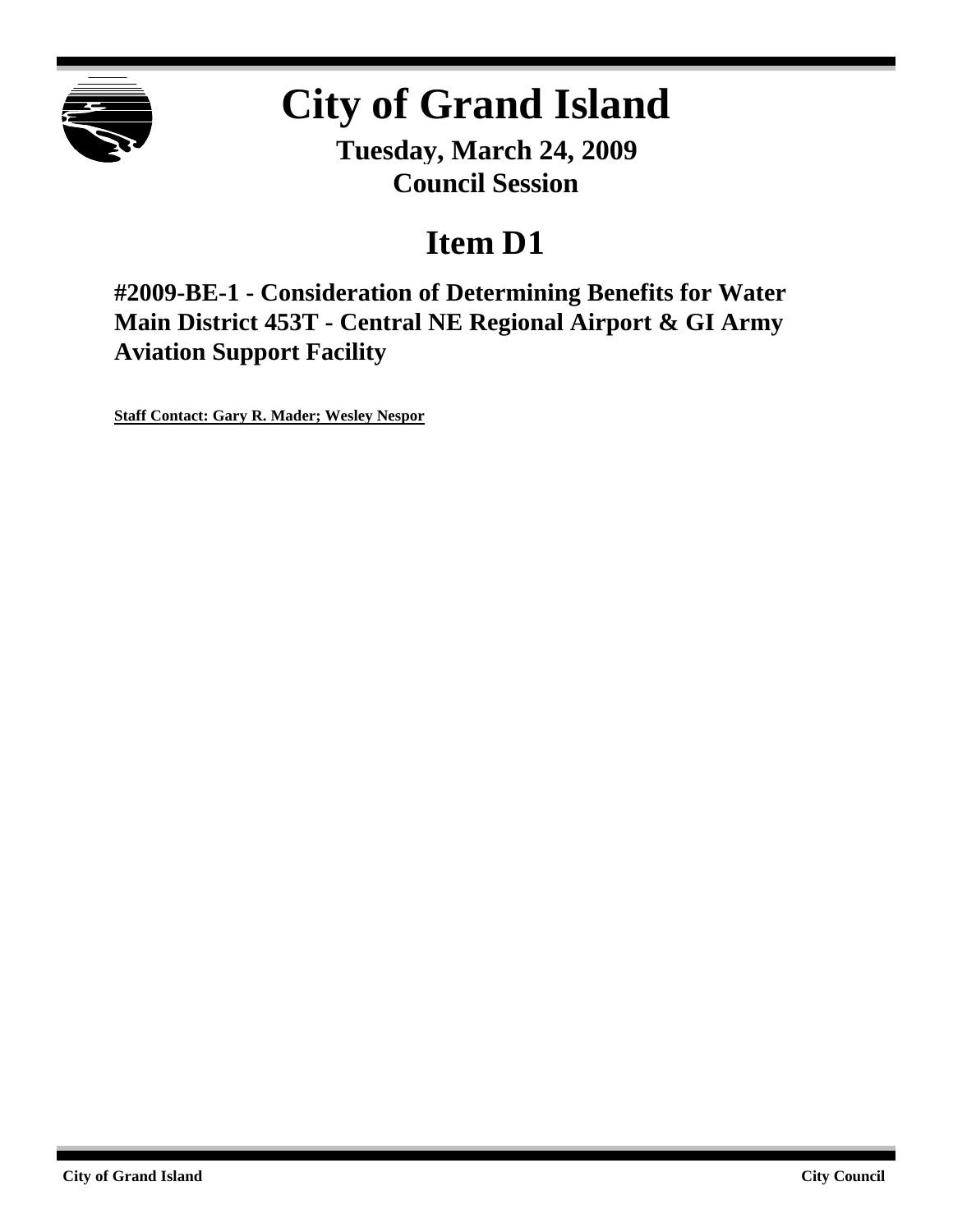## **Council Agenda Memo**

| From:           | Gary R. Mader, Utilities Director<br>Wesley Nespor, Asst. City Attorney/Purchasing                                                                        |
|-----------------|-----------------------------------------------------------------------------------------------------------------------------------------------------------|
| <b>Meeting:</b> | March 24, 2009                                                                                                                                            |
| Subject:        | Board of Equalization – Determining Benefits for Water<br>Main District 453T – Central Nebraska Regional Airport<br>and GI Army Aviation Support Facility |
| Item $\#$ 's:   | $D-1 & 0 \\ G-4$                                                                                                                                          |
| $Presenter(s):$ | Gary R. Mader, Utilities Director                                                                                                                         |

#### **Background**

City water infrastructure was extended to support the development of the new Grand Island Army Aviation Support Facility. A 12" water main was installed across part of the Central Nebraska Regional Airport, commencing at Sky Park Road, approximately one half (1/2) mile north of Capital Avenue, and running northeasterly to the westerly side of the GIAASF at the northeast corner of Shady Bend Road and Airport Road.

Attached for reference is a map showing the district's boundary.

#### **Discussion**

The project has been completed in accordance with the terms, conditions, and stipulations of the contract plans and specifications. The total for all water main construction was \$343,818.69.

According to the Interlocal Agreement for Infrastructure Construction by and between the Hall County Airport Authority and the City of Grand Island, dated August 8, 2007, the Airport Authority agreed to pay a portion of the project's cost as a connection fee for the water service to the GIAASF. That amount is \$103,145.61.

The remaining \$240,673.08 is the eligible amount used to calculate the connection fees for other properties within the district. Those fees become due when a property "taps" the main for service. This is the standard method used by the City to recoup costs when water mains are installed across undeveloped lands.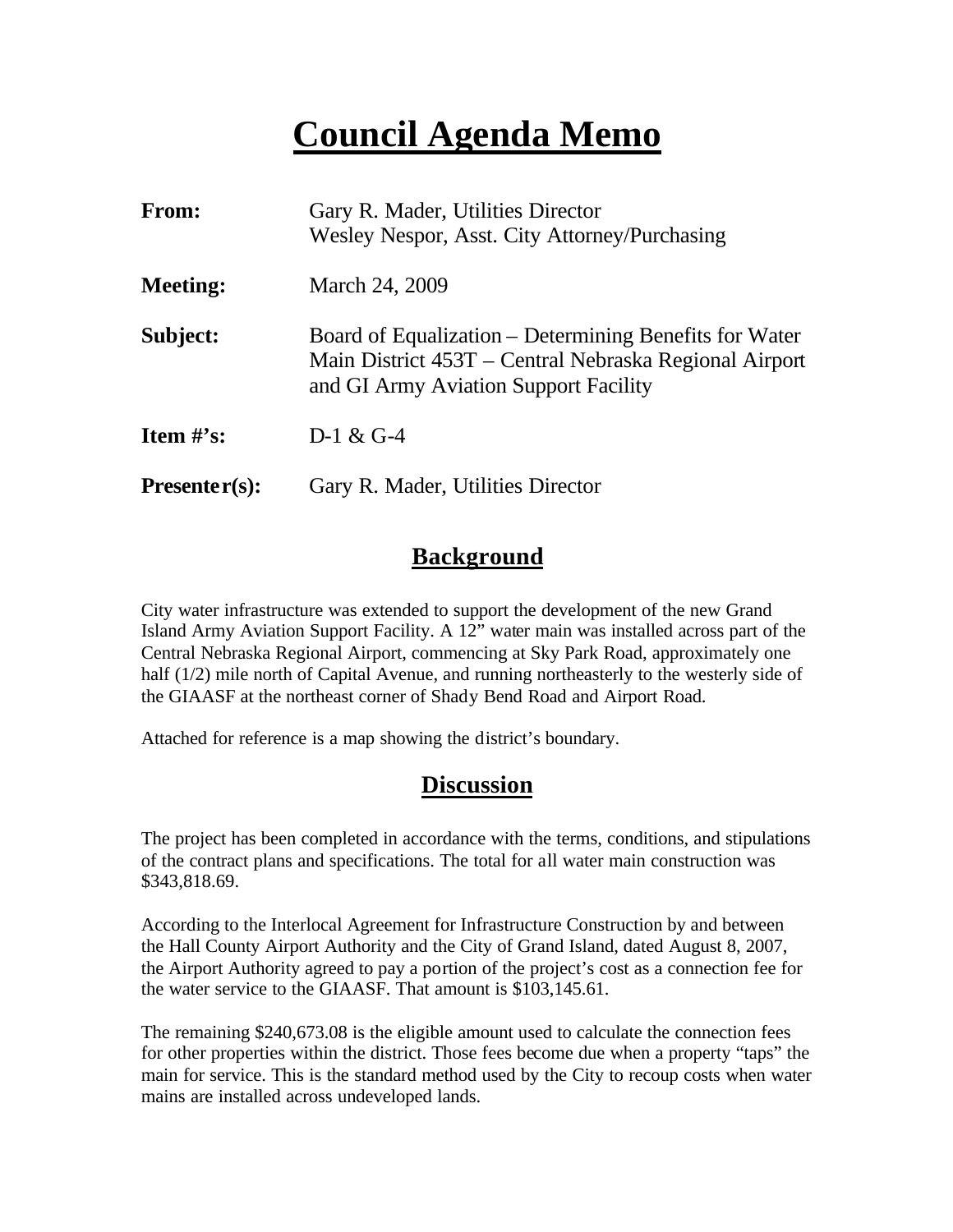The connection (tap) fee for the properties included within the district's boundary is \$61.1542640 per front foot. Attached for reference are copies of the district's costs, ownership records, and calculated assessments.

#### **Alternatives**

It appears that the Council has the following alternatives concerning the issue at hand. The Council may:

- 1. Move to approve
- 2. Refer the issue to a Committee
- 3. Postpone the issue to future date
- 4. Take no action on the issue

### **Recommendation**

City Administration recommends that the Council set the connection fees for the properties within the districted as tabulated on the attached listing for Water Main District 453T.

### **Sample Motion**

Move to approve the connections fees for Water Main District 453T.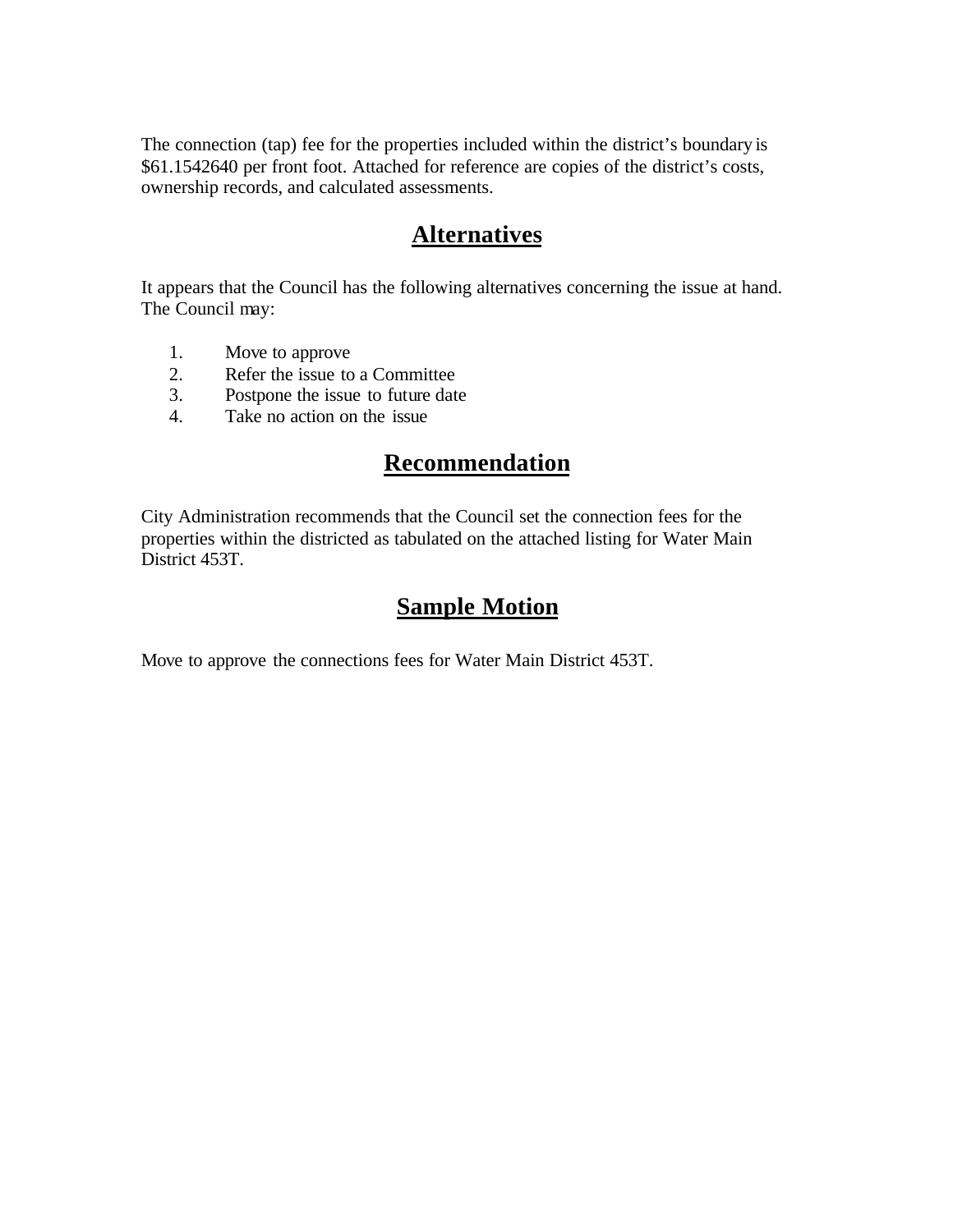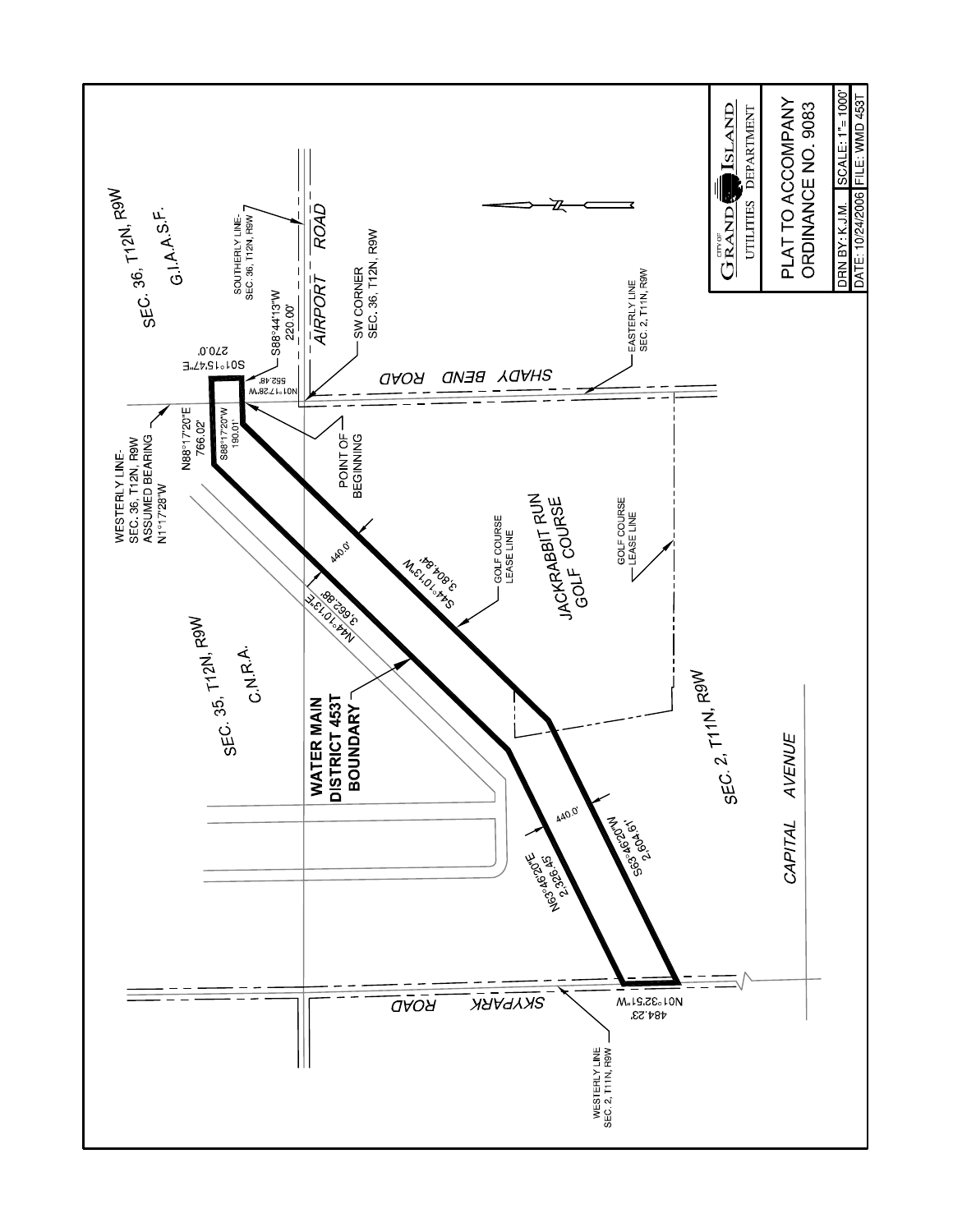Connections Fees - Water Main Dist 453T

Connection Fee per Front Foot = \$61.1542640

 $\alpha$ 

12/15/2008

|                |              |                                         | <b>FRONTAGE</b>                     | CONNECTION<br>FEE |
|----------------|--------------|-----------------------------------------|-------------------------------------|-------------------|
| 1              | Owner:       | Central Nebraska Regional Airport       | per Agreement for service to GIAASF | \$103,145.61      |
|                |              | c/o Hall Co Airport Authority           | 3010 Airport Rd                     |                   |
|                | Address:     | 3743 Sky Park Rd                        |                                     |                   |
|                | City, State: | Grand Island, NE                        |                                     |                   |
|                | Zipcode:     | 68801                                   |                                     |                   |
| $\overline{2}$ | Owner:       | Central Nebraska Regional Airport       | 3,662.88                            | \$224,000.74      |
|                |              | c/o Hall Co Airport Authority           | Part of SE 1/4 of Sec 35, T12N, R9W |                   |
|                | Address:     | 3743 Sky Park Rd                        | and Part of Sec 2, T11N, R9W        |                   |
|                | City, State: | Grand Island, NE                        |                                     |                   |
|                | Zipcode:     | 68801                                   | Commencing at the southeast         |                   |
|                |              |                                         | corner of Section 35, T12N, R9W     |                   |
|                |              |                                         | of the 6th P.M., Hall County,       |                   |
|                |              |                                         | Nebraska; thence N1º17'28"W         |                   |
|                |              |                                         | along the easterly line of said     |                   |
|                |              |                                         | Section 35, a distance 552.48 feet; |                   |
|                |              |                                         | thence S88°17'20"W, a distance      |                   |
|                |              |                                         | of 190.01 feet to the ACTUAL        |                   |
|                |              |                                         | POINT OF BEGINNING; thence          |                   |
|                |              |                                         | S44°10'13"W, a distance 3,804.84    |                   |
|                |              |                                         | feet, thence N31°01'21"W, a         |                   |
|                |              |                                         | distance of 446.51 feet; thence     |                   |
|                |              |                                         | N44°10'13"E, a distance of          |                   |
|                |              |                                         | 3,662.88 feet; thence S54°20'52"E   |                   |
|                |              |                                         | a distance of 444.91 feet; to the   |                   |
|                |              |                                         | said Point of Beginning.            |                   |
| 3              | Owner:       | Central Nebraska Regional Airport       | <b>Connection Fee</b>               | \$4,077.15        |
|                |              | c/o Hall Co Airport Authority           | plus cost of 1" service             | \$669.44          |
|                |              | Special Benefit to Tenant               | <b>TOTAL AMOUNT</b>                 | \$4,746.59        |
|                |              | City of Grand Island, NE                | Special Benefit to owner of         |                   |
|                |              | c/o Public Works Dept - Waste Water Div | improvements on leased ground,      |                   |
|                | Address:     | PO Box 1968                             | namely City of Grand Island, Public |                   |
|                | City, State: | Grand Island, NE                        | Works Dept., Sanitary Sewer         |                   |
|                |              |                                         | Lift Station #22                    |                   |
|                | Zipcode:     | 68802                                   | Part of SE 1/4 of Sec 35, T12N, R9W |                   |
| $\overline{4}$ | Owner:       | Central Nebraska Regional Airport       | <b>Connection Fee</b>               | \$4,077.15        |
|                |              | c/o Hall Co Airport Authority           | plus cost of 6" service             | \$7,848.60        |
|                |              | Special Benefit to Tenant               | <b>TOTAL AMOUNT</b>                 | \$11,925.75       |
|                |              | City of Grand Island, NE                | Special Benefit to owner of         |                   |
|                |              | c/o Parks and Recreation Division       | improvements on leased ground,      |                   |
|                | Address:     | PO Box 1968                             | namely City of Grand Island, Jack   |                   |
|                | City, State: | Grand Island, NE                        | <b>Rabbit Run Golf Course</b>       |                   |
|                | Zipcode      | 68802                                   | Part of NE 1/4 Sec 2, T11N, R9W     |                   |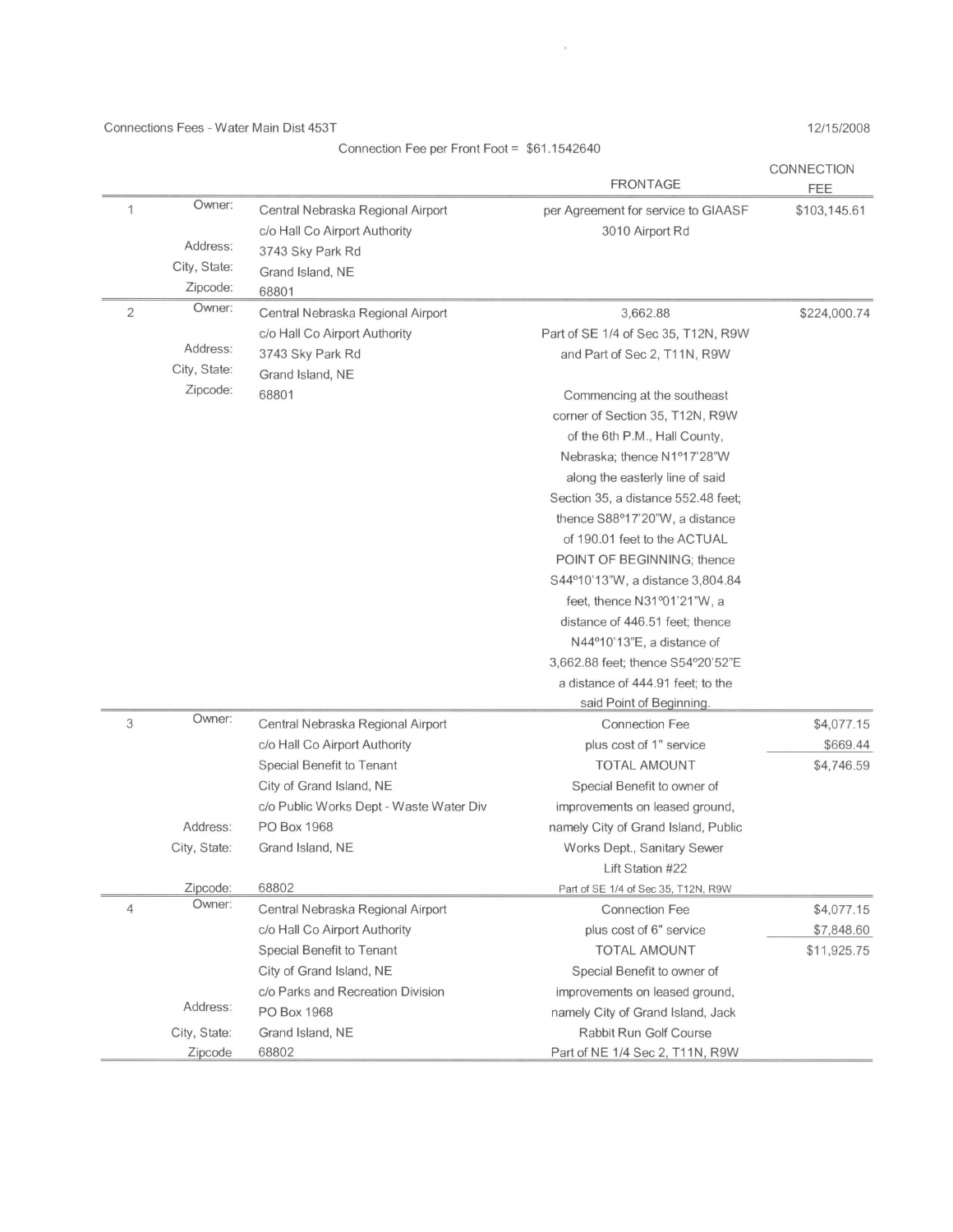#### **CITY OF GRAND ISLAND UTILITIES DEPT TABLE 2008** Tap Fees, 12/12/2008

**Water Main District 453T**

CNRA - GIAASF Helicopter Facility

| P I |  |  | тар |
|-----|--|--|-----|
|     |  |  |     |
|     |  |  |     |

| <b>ITEM</b> | <b>DESCRIPTION</b>                     | <b>QUANTITIES</b>        | <b>BID UNIT \$</b> | <b>TOTAL \$</b> | 1" Service | 6" Service                  |              |
|-------------|----------------------------------------|--------------------------|--------------------|-----------------|------------|-----------------------------|--------------|
| C. 1.01     | 12" D.I Pipe (sj)                      | 6,599.00 LF              | 30.57              | 201,731.43      |            |                             |              |
| C. 1.02     | 6" D.I Pipe (sj)                       | 179.00 LF                | 21.57              | 3,861.03        |            | 3,861.03                    |              |
| C. 1.03     | 6" R.S. Gate Valve                     | 1.00 EA                  | 606.56             | 606.56          |            | 606.56                      |              |
| C. 1.04     | 16"x16"x12" Tapping Sleeve             | 1.00 EA                  | 3,236.98           | 3,236.98        |            |                             |              |
| C. 1.05     | 12"x12"x 6" Tee (mj)                   | 7.00 EA                  | 333.24             | 2,332.68        |            | 2,332.68                    |              |
| C. 1.06     | $12"x45°$ Ell (mj)                     | 3.00 EA                  | 269.17             | 807.51          |            |                             |              |
| C. 1.07     | 12"x22-1/2° Ell (mj)                   | 2.00 EA                  | 272.31             | 544.62          |            |                             |              |
| C. 1.08     | 12"x11-1/4° Ell (mj)                   | 0.00 EA                  | 271.65             | 0.00            |            |                             |              |
| C. 1.09     | 12" R.S. Gate Valve                    | 2.00 EA                  | 1,710.46           | 3,420.92        |            |                             |              |
| C. 1.10     | 12" RS Tapping Valve                   | 1.00 EA                  | 2,485.51           | 2,485.51        |            |                             |              |
| C. 1.11     | Valve Box                              | 5.00 EA                  | 235.21             | 1,176.05        |            | 235.21                      |              |
| C. 1.12     | Fire Hydrant Assembly                  | 6.00 EA                  | 1,266.74           | 7,600.44        |            |                             |              |
| C. 1.13     | <b>Bell Joint Block</b>                | 1.00 EA                  | 522.03             | 522.03          |            |                             |              |
| C. 1.14     | <b>Thrust Block</b>                    | 13.00 EA                 | 179.04             | 2,327.52        |            | 358.08                      |              |
| C. 1.15     | 24"x 0.438" Steel Casing               | 110.00 LF                | 365.81             | 40,239.10       |            |                             |              |
| C. 1.16     | 8 Mil Polyethylene                     | 6,848.00 LF              | 1.54               | 10,545.92       |            | 275.66                      |              |
| C. 1.17     | 6" Cap                                 | 1.00 EA                  | 133.33             | 133.33          |            | 133.33                      |              |
| C. 1.18     | 6" Retainer Gland                      | 1.00 EA                  | 46.05              | 46.05           |            | 46.05                       |              |
| C. 1.19     | 12" Cap w/ 2" Tap                      | 0.00 EA                  | 201.29             | 0.00            |            |                             |              |
| C. 1.20     | 12" Retainer Gland                     | 0.00 EA                  | 91.04              | 0.00            |            |                             |              |
| C. 1.21     | 1" Water Service Complete              | 1.00 EA                  | 669.44             | 669.44          | 669.44     |                             |              |
| C. 1.22     | Remove & Replace Permanent Fence       | LS LF                    | 1,223.11           | 1,223.11        |            |                             |              |
| C. 1.23     | Temp. Construction Site Fence          | LS LF                    | 6,915.97           | 6,915.97        |            |                             |              |
| C. 1.24     | Regrade and Regravel Roadway           | LS LF                    | 1,741.28           | 1,741.28        |            |                             |              |
| C. 1.25     | R & R Unsuitable Backfill Material     | 200.00 CY                | 11.44              | 2,288.00        |            |                             |              |
| C. 1.26     | <b>Contract Total</b>                  |                          |                    | \$294,455.48    | \$669.44   | \$7,848.60                  |              |
|             | Labor - Install Slv Cplg - PO 304921   |                          |                    | \$125.00        |            |                             |              |
|             | Labor - Installation Valve - PO 305014 |                          |                    | \$597.00        |            |                             |              |
|             | Water Dept Supplier Materials          |                          |                    | \$8,711.98      |            |                             |              |
|             | Water Dept Labor / OH                  |                          |                    | \$1,346.55      |            |                             |              |
|             | <b>Construction Amount</b>             |                          |                    | \$305,236.01    |            |                             |              |
|             |                                        |                          |                    |                 |            |                             |              |
|             | GIS Soil Report - PO 304517            |                          |                    | \$930.00        |            |                             |              |
|             | BWP - Office Suppiles - PO 304577      |                          |                    | \$186.52        |            |                             |              |
|             | BWP - Office Suppiles - PO 304580      |                          |                    | \$275.58        |            |                             |              |
|             | Infrustructure Markers - PO 305028     |                          |                    | \$85.60         |            |                             |              |
|             | Mailings / Postage / Shipping          |                          |                    | \$34.47         |            |                             |              |
|             | <b>Survey Supplies</b>                 |                          |                    | \$51.96         |            |                             |              |
|             | Engineering / Admin / Labor / OH       |                          |                    | \$37,018.55     |            |                             |              |
|             | <b>Engineering Amount</b>              |                          |                    | \$38,582.68     |            |                             |              |
|             |                                        |                          |                    |                 |            |                             |              |
|             | <b>PROJECT TOTAL</b>                   |                          |                    | \$343,818.69    |            |                             |              |
|             |                                        |                          |                    |                 |            |                             |              |
|             |                                        | Tap Fee Per Front Foot = |                    | \$61.1542640    |            |                             |              |
|             | <b>PROPERTY</b>                        | <b>FOOTAGE</b>           |                    | TAP FEE \$      |            | 1" SERVICE \$ 6" SERVICE \$ | TOTAL FEE \$ |
|             | <b>GIAASF</b>                          | per Agreement            |                    | \$103,145.61    |            |                             | \$103,145.61 |
|             | <b>CNRA</b>                            | 3,662.88                 |                    | \$224,000.74    |            |                             | \$224,000.74 |
|             | Jackrabbit Run Golf Course             | 66.67                    |                    | \$4,077.15      |            | \$7,848.60                  | \$11,925.75  |
|             | WWTP - Lift Sta #22                    | 66.67                    |                    | \$4,077.15      | \$669.44   |                             | \$4,746.59   |
|             |                                        | 3,796.22                 |                    | \$335,300.65    | \$669.44   | \$7,848.60                  | \$343,818.69 |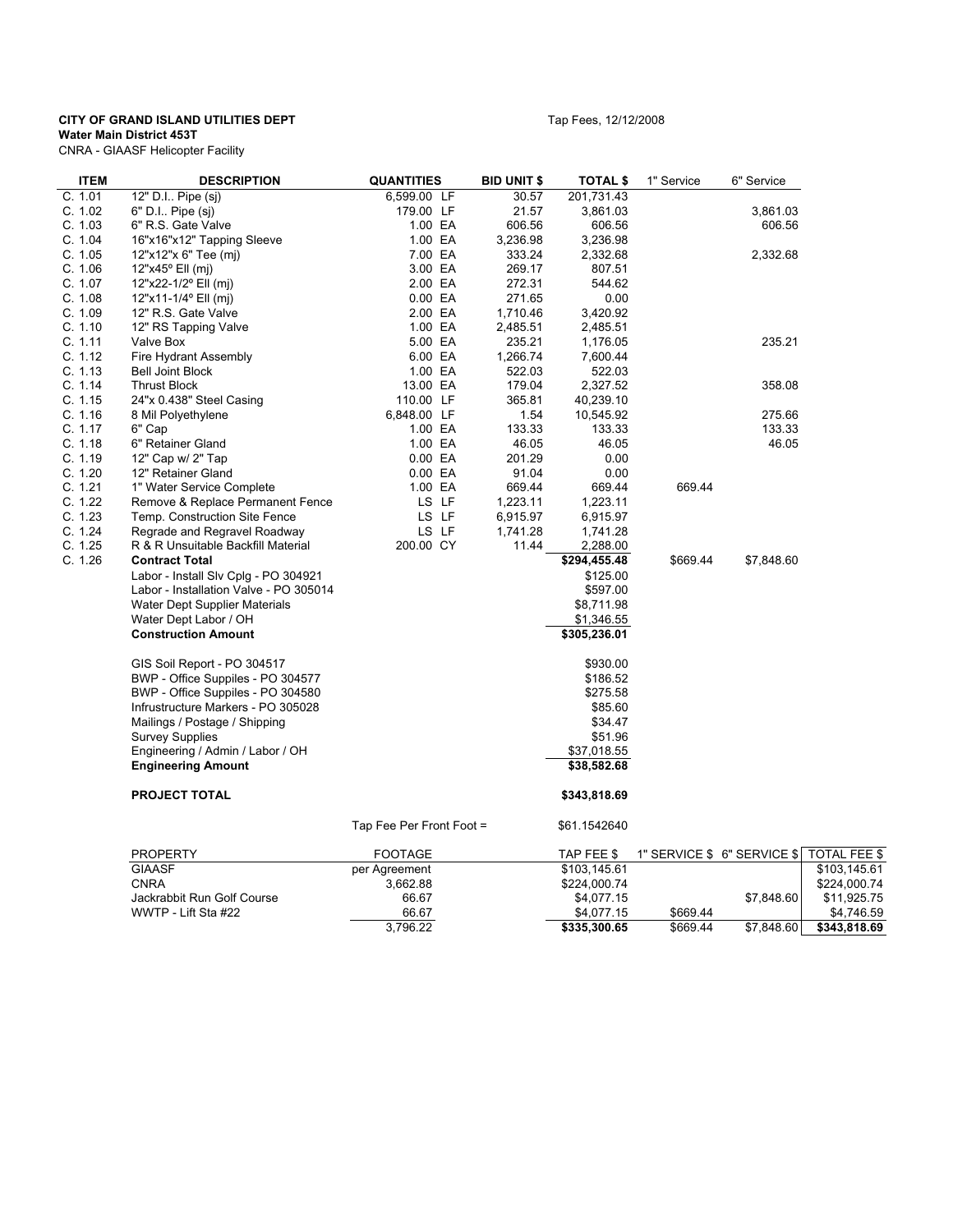#### R E S O L U T I O N 2009-BE-1

BE IT RESOLVED BY THE MAYOR AND COUNCIL OF THE CITY OF GRAND ISLAND, NEBRASKA, sitting as a Board of Equalization for Water Main District 453T, after due notice having been given thereof, that we find and adjudge:

That the benefits accruing to the real estate in such district to be the total sum of \$343,818.69; and

Such benefits are equal and uniform; and

According to the equivalent frontage of the respective lots, tracts, and real estate within such Water Main District No. 453T, such benefits are the sums set opposite the descriptions as follows:

|   |                     |                                                                     | Frontage                                                 | Connection<br>Fee |
|---|---------------------|---------------------------------------------------------------------|----------------------------------------------------------|-------------------|
| 1 | Owner:              | Central Nebraska Regional Airport<br>c/o Hall Co. Airport Authority | Per Agreement for service to GIAASF<br>3010 Airport Road | \$103,145.61      |
|   | Address:            | 3743 Sky Park Road                                                  |                                                          |                   |
|   | City, State:        | Grand Island, NE                                                    |                                                          |                   |
| 2 | Zip Code:<br>Owner: | 68801<br>Central Nebraska Regional Airport                          | 3,662.88                                                 | \$224,000.74      |
|   |                     | c/o Hall Co. Airport Authority                                      | Part of SE 1/4 of Sec 35, T12N, R9W                      |                   |
|   | Address:            | 3743 Sky Park Road                                                  | and Part of Sec 2, T11N, R9W                             |                   |
|   | City, State:        | Grand Island, NE                                                    |                                                          |                   |
|   | Zip Code:           | 68801                                                               | Commencing at the southeast corner of                    |                   |
|   |                     |                                                                     | Section 35, T12N, R9W of the $6^{th}$ P.M.,              |                   |
|   |                     |                                                                     | Hall County, Nebraska; thence                            |                   |
|   |                     |                                                                     | $N1^{\circ}17'28''$ W along the easterly line of said    |                   |
|   |                     |                                                                     | Section 35, a distance 552.48 feet; thence               |                   |
|   |                     |                                                                     | S88°17'20"W, a distance of 190.01 feet to                |                   |
|   |                     |                                                                     | the ACTUAL POINT OF BEGINNING;                           |                   |
|   |                     |                                                                     | thence S44°10'13"W, a distance 3,804.84                  |                   |
|   |                     |                                                                     | feet, thence N31°01'21"W, a distance of                  |                   |
|   |                     |                                                                     | 446.51 feet; thence N44°10'13"E, a                       |                   |
|   |                     |                                                                     | distance of 3,662.88 feet; thence                        |                   |
|   |                     |                                                                     | S54°20'52"E a distance of 444.91 feet, to                |                   |
| 3 | Owner:              | Central Nebraska Regional Airport                                   | the said Point of Beginning<br><b>Connection Fee</b>     | \$4,077.15        |
|   |                     | c/o Hall County Airport Authority                                   | Plus cost of 1" service                                  | \$669.44          |
|   |                     | Special Benefit to Tenant                                           | <b>TOTAL AMOUNT</b>                                      | \$4,746.59        |
|   |                     | City of Grand island, NE                                            | Special benefit to owner of                              |                   |
|   |                     | c/o Public Works Dept - Waste                                       | Improvements on leased ground,                           |                   |
|   | Address:            | <b>Water Division</b>                                               | Namely City of Grand Island, Public                      |                   |
|   |                     | PO Box 1968                                                         | Works Dept., Sanitary Sewer                              |                   |
|   | City, State         | Grand Island NE                                                     | Lift Station #22                                         |                   |
|   | Zip Code:           | 68802                                                               | Part of SE 1/4 of Section 35, T12N, R9W                  |                   |

Approved as to Form  $\alpha$ March 20, 2009 **¤** City Attorney